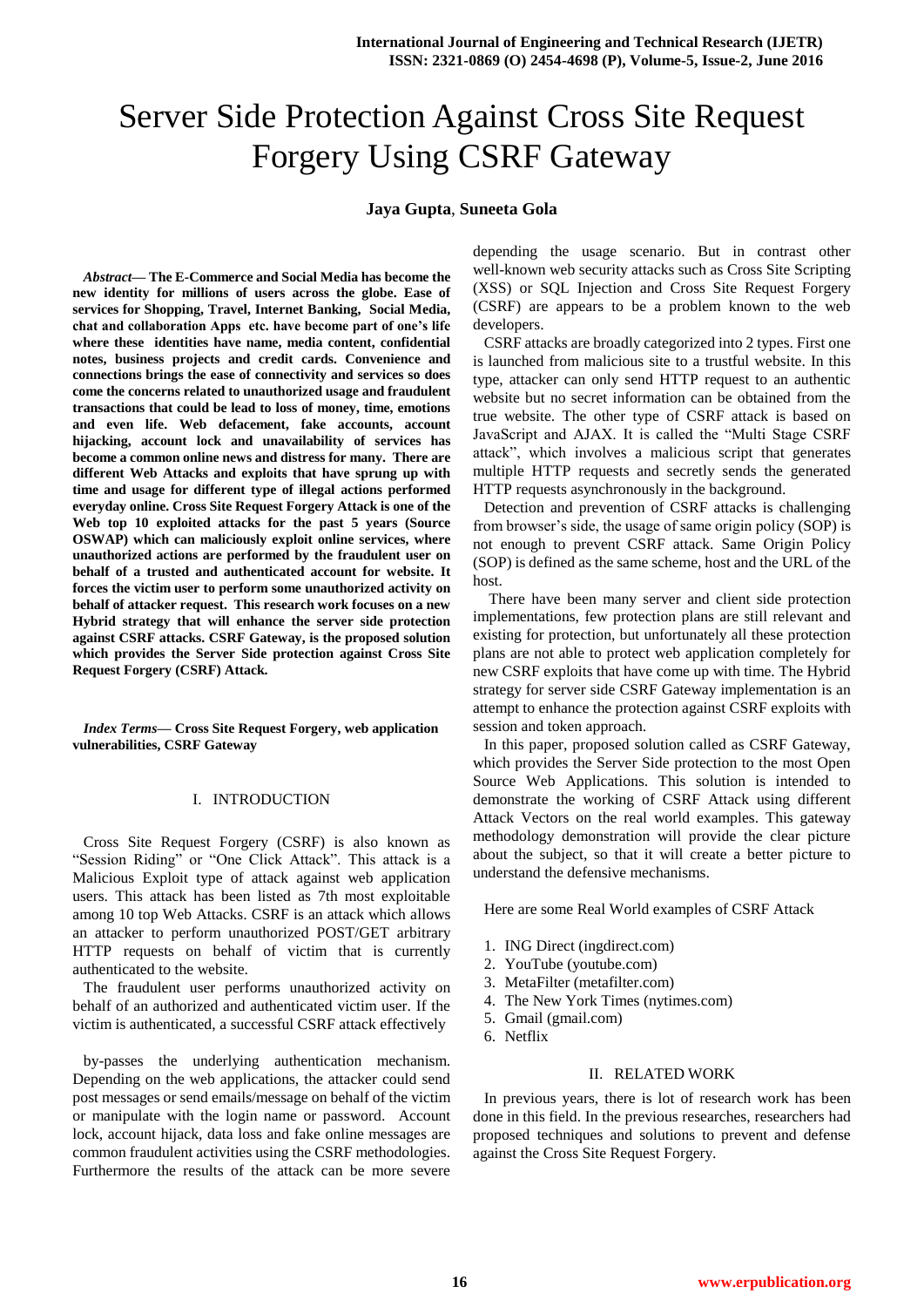#### *A. Proxy Based Solution*

In this approach, solution to the problem was to decouple the necessary security mechanism from the application and to provide a separate module that can be plugged into existing systems with minimal effort. More precisely, they proposed a proxy that was placed on the server side between the web server and the target application. This proxy was very well sufficient to check and change the requests sent by client and the replies to itself extend applications by using the shared secret technique. In particular, the proxy had to ensure that replies to an authenticated user had to modified in such a way that future requests originating from (through hyperlinks and forms) should contain a valid token, and take countermeasures against requests from authenticated users that did not contain valid token. By decoupling the proxy from the actual application, the XSRF protection could be offered transparently for all applications.

### *B. Referrer Privacy Guard and Defense Technique*

In this approach, Defense mechanism included 2 techniques for the solution.

#### *1. Referrer Privacy Guard*

The Referrer Privacy Guard revealed how a constant flow of random HTTP requests could mess up the browsing history at the server side, thus preventing infiltrators from getting access to user browsing trends.

#### *2. Detection and Discouragement*

In this section, the focus was on how to detect CSRF signatures in web pages and stop it before commencement. The defense attribute first verified the Client side code before each and every page load and found the CSRF attack involved.

#### *C. Attack Detection Using Windows Form*

CSRF Attack detection approach that was divided in multiple sections.

### *Section A: Attack detection framework*

In the section they had assumed that a browser could have multiple windows. A trusted website could be viewed by a user in window after performing an authentication process and the session information was saved in the browser. In this section the following processes were followed.

- 1. Request Checker
- 2. Window and form checker
- 3. Request Differentiator
- 4. Attack Detection policy
- 5. Attack handler module

#### *Section B: Visibility checking*

The proposed notion of visibility relies on examining windows containing web pages and forms presented in a browser. If a request was GET type, they checked whether it contained any query string or not. If no query string was present, no need to examine it further. However, if a query string was present, then tokenize the string to identify the set of parameters and values. And related the extracted parameters and values with a webpage containing forms with similar fields and values. Note that the form action or target field value should match with the resource file of the suspected request. While examining a webpage, two possible scenarios might arise. These were discussed below:

- 1. Window and no form
- 2. Window and form

## *Section C: Content Checking*

Content checking relied on the matching of the response of a suspected request with the expected response. A suspected request often resided as part of an HTML tag attribute value or within. A response page might contain various types of elements (static HTML, JavaScript, and Style Sheets). As a result, they relied on the content type of a webpage to differentiate an attack request from a user initiated request based on the identified tag that contained the request. The content type was often specified in the META tag of a page and was accessible from the response header. After that they discussed the comparison of the expected and the actual content type and how to launch a suspected request in next 2 subsections.

1. Comparison between an expected and an actual response content type.

2. Suspected request modification

*Section D: Attack detection coverage and attribute checks* The proposed approach was able to detect a variety of CSRF attacks. Some non-exhaustive CSRF examples were highlighted and related with the checks to detect them.

- 1. Visible form with field and no value
- 2. Invisible form with field and value
- 3. Static/Dynamic HTML tag and URL at tribute
- 4. Program state retrieval or modification
- 5. Pre- or post-rendering

#### *D. CSRF Guard*

CSRF Guard was verifying the integrity of HTTP requests by inserting a special security token to every active HTTP session established among the authenticated client and the web server. Essentially, the CSRF Guard was doing the filtration of the requests coming in. It was executing following functionalities.

1. Inserted a token to the defined preserved resource.

2. This method did the verification of the token when the preserved resource gets requested. The token origination and certification was used to give the protection against the CSRF attack.

#### *E. Protection Approach*

Suggested approach was to protect against CSRF attacks by using some or all of these:

### *1. Use of random tokens*

To use random tokens each time with a form submission could make very difficult for the attacker to guess the next random pattern to fill in the URL.

*2. Need to Use post method in form instead of Get*

Get and Post are the 2 methods of form submission. Post Method was secure for form submission. In Get method anyone could see the variables and values in URL as a query strings.

*3. Limiting the lifetime of authentication cookies*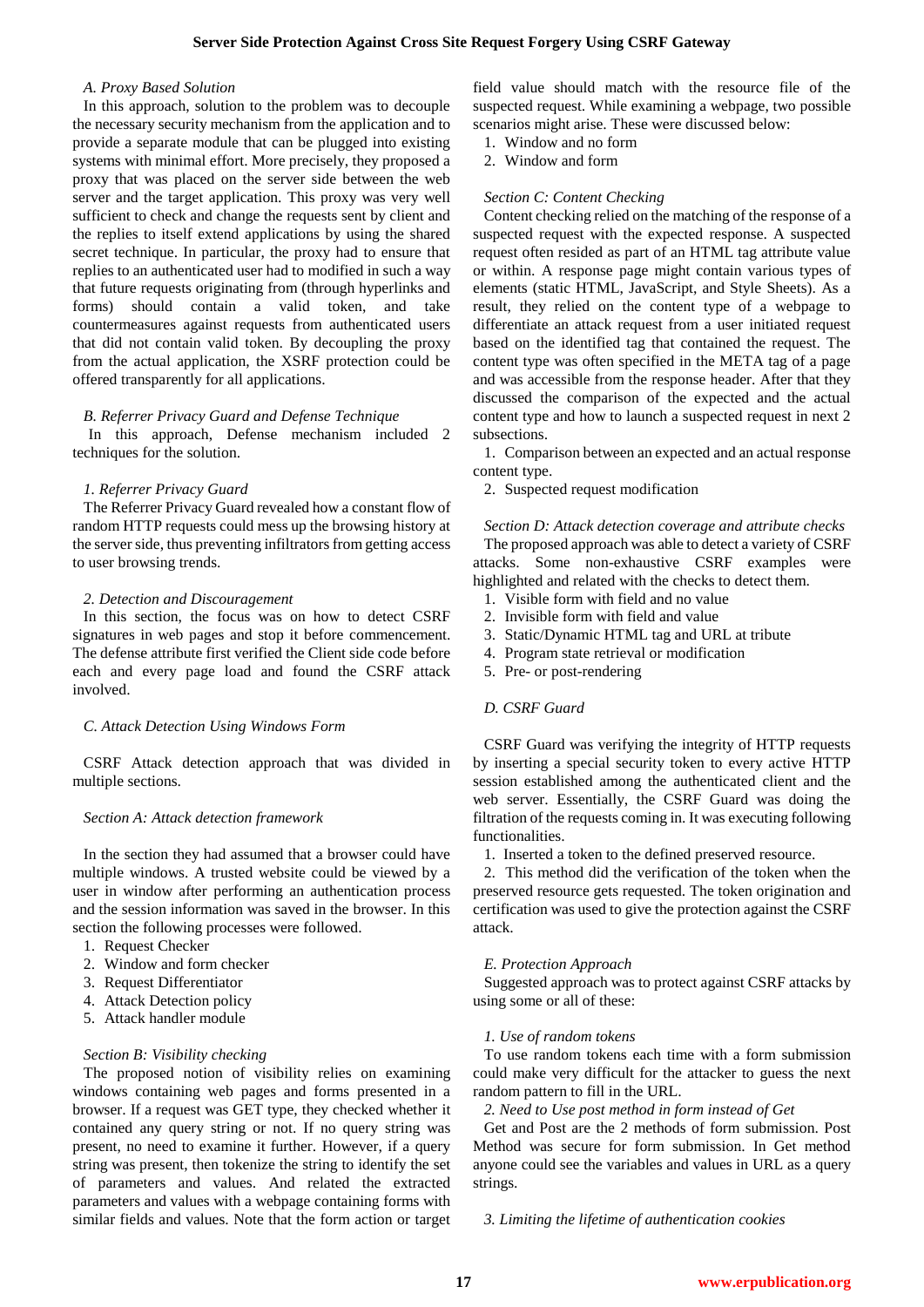Limit the lifetime to a short period of time. If user was going on other website then the cookies were expired after a short period of time. If the attacker was trying to send any HTTP request to user which he was able to know and he would not fill the password again.

#### *4. Damage limitation*

Damage limitation involved those steps which reduced the damage from CSRF. For example if an attacker did manage to perform CSRF on a website then any action done by him was required an authentication every time to limit the damage.

#### *5. Force user to use your form*

It was forcing user every time to use the form of website. Use of hidden fields was helpful for this purpose. But this way of protection was easy to bypass.

#### *F. Labeling Mechanism*

To prevent the CSRF attack, labeling mechanism called Content Box; was suggested. The Content Box consisted of a labeling function and UCC quarantine policies. The labeling function was used to isolate the UCCs, while the UCC quarantine policy enforces propagation rules for the labeled UCCs. The CSRF attack could be prevented using the Content Box when an untrusted UCC try to access a service that contains sensitive/private information.

The main idea was to divide the content into 2 different types. One was called the "trusted contents"; these contents were created by the web server administrator or the content viewer/user. Since these contents were created by the rightful owner, it was that the scripts within the contents were free from the CSRF attack. The other type was called the "untrusted contents" which were created by other users. Since these contents were provided by users other than the rightful owner, the scripts within these contents might cause the CSRF attack. It was important to differentiate the contents of the webpage since the client browser always trusted the contents of a web page provided by the web server even if the authors of the contents were not trusted by the client. In Content Box, they intended to distinguish the untrusted contents and prohibiting the untrusted contents from accessing web services that contain sensitive data.

Initially in web, UCC was the source of the CSRF attack problem. However, most UCCs were harmless providing that if it was created by the current client. This kind of UCC should be classified into trusted contents since the CSRF attack rarely happened when both of the attacker and the victim were identical. Labeling was used to differentiate the contents and ensured that every HTTP request was labeled, provided that the label cannot be disrupted by the client browser. In addition to labeling the contents of a web page, an access control mechanism was required to patrol the accesses of web services.

1. Trusted label had the freedom to access the contents with trusted or untrusted label.

2. Untrusted label could only access the contents with untrusted label.

Once the contents with trusted label were contaminated by untrusted label, its label becomes untrusted.

## III. OVERVIEW OF CSRF ATTACKS

A Cross Site Request Forgery is a type of attack that compels an end user to perform unauthorized actions on the web applications on which they are currently authenticated logged in. Specifically, the CSRF is only tangled with state changing requests but not in the theft of data.

### *A. Anatomy Of Cross Site Request Forgery Attack*

A Cross Site Request Forgery is a type of attack that compels an end user to perform unauthorized actions on the

web applications on which they are currently authenticated logged in. Specifically, the CSRF is only tangled with state changing requests but not in the theft of data. This attack typically requires attacker to have prior access to and

knowledge of the vulnerable application. To show the Anatomy of Cross Site Request Forgery (CSRF), there is taken an example of the Bank transaction.



## **Figure: 1. Diagram of Anatomy of Cross Site Request Forgery (CSRF) Attack**

The User Bob logs into the bank website called "fictitiousbank.com". When the session gets established then cookie sets. Then in between Bob visits a site having malicious IMG tag that followed the site called "somesite.com". Behind the scene this link follows the URL which sends amount to another account using Bob's account authentication. The malicious link can be sent either by GET method or POST method. In the GET action all parameters send in the query string and in the POST parameter goes separately to the server. Then in both the cases HTTP request will be,

#### **If action was a POST**

POST/submitpage Server: server.com amount=1000&destination=MrHacker

### **If action was a GET**

GET/submitpage?amount=1000&destination=MrHacker Server: server.com

If attacker can predict all these parameters, then those parameters can be used to get misused. The GET or POST request can be easily forged by using various HTML elements, such as (img), (script) or (iframe), (a) (hyperlink).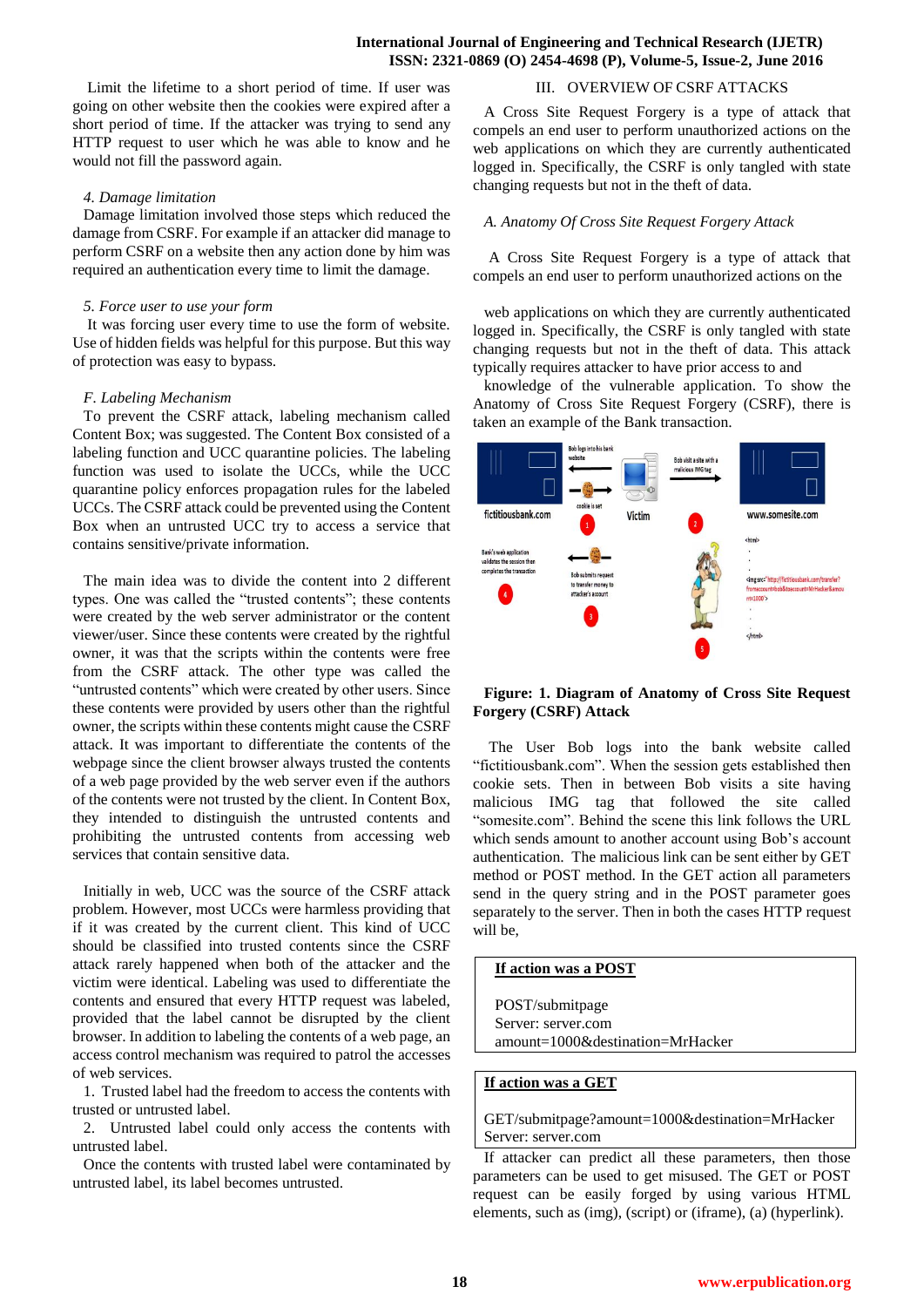**If attacker want to misuse GET then the malicious link will be**

 $\langle \text{img src} = "$ ………">

http://server.com/submitpage?amount=1000&destinatio n=MrHacker

# **If attacker want to misuse POST then the malicious form will be**

| <form action="http://server.com/submitpage&lt;/th" name="evil"></form>         |  |  |  |  |
|--------------------------------------------------------------------------------|--|--|--|--|
| action="post">                                                                 |  |  |  |  |
| <input name="amount" type="hidden" value="1000"/>                              |  |  |  |  |
| <input <="" name="destination" td="" type="hidden"/>                           |  |  |  |  |
| value="MrHacker">                                                              |  |  |  |  |
| $\langle$ form $\rangle$                                                       |  |  |  |  |
|                                                                                |  |  |  |  |
| $\langle$ Script $\rangle$ document.evil.submit () $\langle$ /script $\rangle$ |  |  |  |  |

Because Bob does not know about this malicious link, he submits the request which process the request to get submitted on the server and get the money transfer done. Victim user gets to know only when he see the bank statement or after the action gets committed. In this way Cross Site Request Forgery attack takes place. But unfortunately till that time this action cannot be undone.

# IV. PROPOSED METHODOLOGY

The *Detection and Prevention of CSRF Attack* is *Challenging*. The previous research work is resulted only limited number of techniques for mitigating CSRF vulnerabilities such as proxy solution, filtering the contents of webpage, using cookies. Such techniques involves moreover much work to perform the task and lengthy process. From the browser perspective Same Origin Policy is not enough to protect against the CSRF attack. Because mostly web applications are using Cross Origin Policy. But even if Cross Origin Policy may not be configured acceptably which can cause the defense or prevent ineffective.

To protect web applications against Cross Site Request Forgery (CSRF) attack, this research work have proposed and implemented *Hybrid Approach* which we named as *CSRF Gateway*. Below are the key features of CSRF Gateway.

Here is the basic flow diagram of the proposed solution.



**Figure: 3. Basic flow diagram of proposed solution.** *A. Server Side Protection*

CSRF Gateway provides Server Side Protection from Cross Site Request Forgery Attack. This solution gets installed on

the web application. Server side protection is stronger protection approach for control and behavior than client side protection strategies. When the *HTTP Request* by the user then on the server side, web application creates the session and embeds *token* to the *Session* using *Custom Tag Library* which provides the more secured way to insert the token. And in all the forms by newly created *Custom Tag <CSRFToken>*.

# *B. Angular JS Anonymity*

CSRF Gateway also has *Angular JS Anonymity*, which sends the *CSRF Token* anonymously using *Angular JS and AJAX* in the inner HTML pages like "Add", "Update", "Delete" while *Submitting* the *HTTP Request* to the server without refreshing and reloading the web page with updates. This *Anonymity* creates the secure traversing of the *HTTP Request* to the server. This makes even more difficult for the attacker to speculate the flow of the request and the parameters. There is no other way in which attacker can predict the supported elements of the attack. Even if the attacker is able to predict the knowledge of request then also request cannot be changed or modified maliciously. In addition, *Angular JS Anonymity* enhances the *Performance* of the web solution. When the *HTTP Requests* are traversing so many times to and fro then sometimes server gets overloaded by loading of contents every time, in that case if the Request is very Light Weighted, it gets go over the server very fast to enhance the performance.

# *C. Token Generation*

The key reason for the success of CSRF attack is that attackers can obtain all the parameters of the important operations by analyzing victim request and website and then forge a valid request passing the server-side validation. Thereupon, by adding the hidden token parameter in the operations, (the value which generate random number) so that attackers cannot predict parameters value, and therefore forgery requests cannot pass validation. Using tokens is by far the most effective method to defend against CSRF attacks. CSRF Gateway uses *Secure, Random and Unique 32-bit Alphanumeric Token*, which makes the token value impossible to predict for forging unauthorized request.

## *D. Token Insertion*

CSRF Gateway uses *JSP Custom Tag Library* to insert Token in all the HTML pages. Custom Tag Library provides developers *more granular control over Token Insertion*. This provides more secure way to embed token. More over this strategy is more useful than normal Java Script or any other Token Insertion method. *CSRF Gateway has 2 layers of security* in additional to traditional token insertion alone.

1. First Token embeds with the each HTML page.

2. Second Token embeds with the Session.

| <b>CSRFToken</b>     | c3ebd37340397b0ea72840d6b2308e81 |
|----------------------|----------------------------------|
| txtFacultyDOB        | 09/09/1980                       |
| txtFacultyName       | а                                |
| txtFacultyPassword a |                                  |
|                      |                                  |

Submit

**Figure: 4. Diagram of representation of CSRF Token.**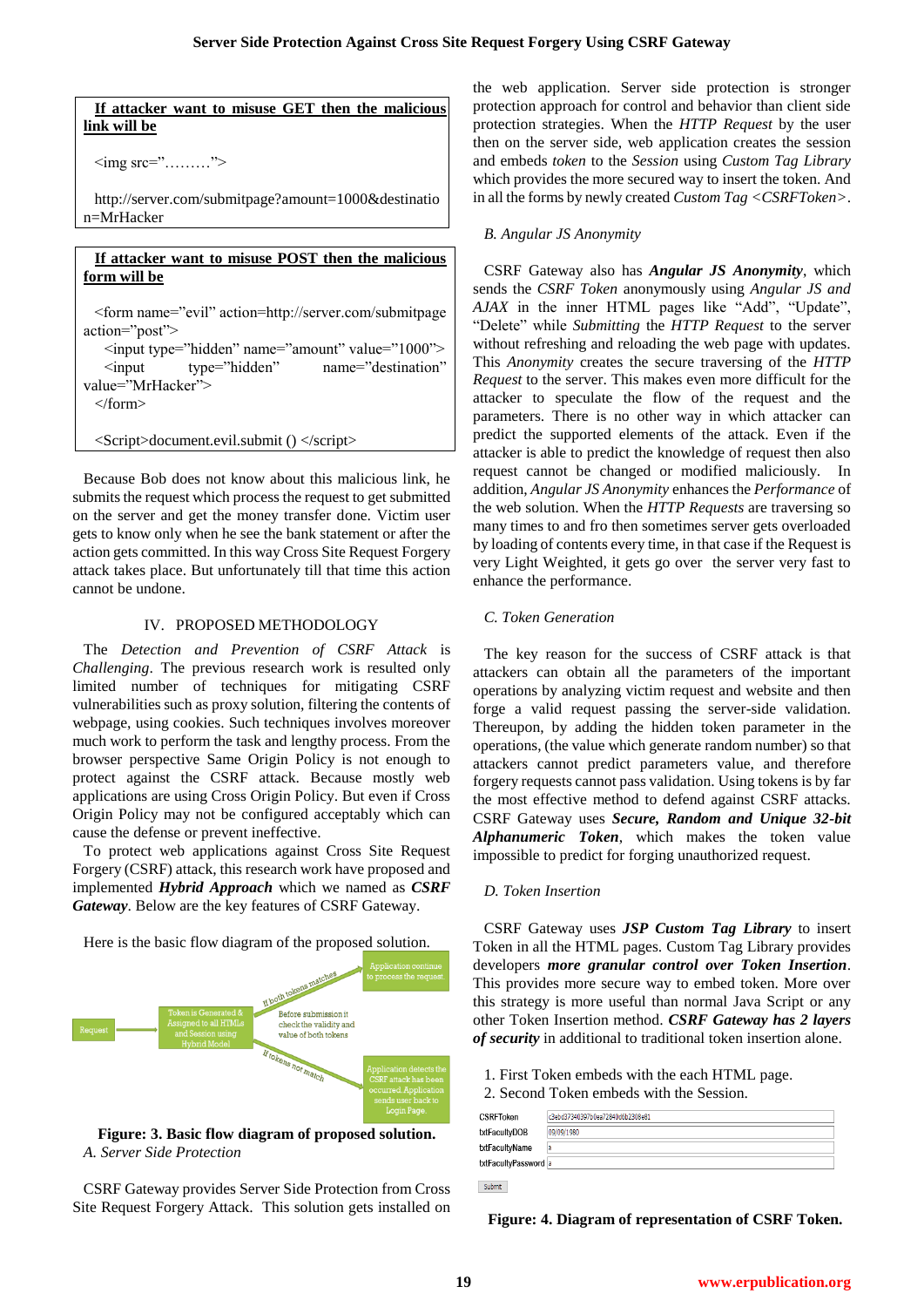### V. IMPLEMENTATION

We have implemented a proof of concept of our proposed CSRF attack protection approach as a Server Side installation. An application administrator has to embed the solution to the application.

We have used Java for the development platform. Java Platform is dynamic, security architecture, standards-based and interoperable. This provides a safe and secure platform for developing and running applications. It includes enforcing runtime constraints through the use of JAVA VIRTUAL MACHINE, a security manager that sandbox untrusted code from the rest of the operating system, and a suite of security APIs that JAVA developers can utilize.

We have used Custom Tag Library to insert Random and Unique token to all the HTML pages. Custom tag library is a User defined JSP language element. When a JSP page containing a custom tag is translated into a servlet, the tag is converted to operations on an object called a tag handler. The web container then invokes those operations when the JSP page's servlet is executed. In this way, *Custom Tag Library* provides the fine grain level of security. The advantage of the Custom Tag over any Java Script is that functionality is never been shown to the end user or attacker.

In the model, the *Upper Layer embeds the first CSRF Token to the Session* which gets assigned per session. Whenever user requests server for any page first time, session gets created. Server embeds token to the session and sends the request back to the user. This token remains same for the whole session. Then *Middle Layer assigns second CSRF Token to all the HTMLs* which gets assigned per HTTP request.

| $1.$ <html></html>                            |                                                       |  |  |  |
|-----------------------------------------------|-------------------------------------------------------|--|--|--|
| $2 \lt$ BODY>                                 |                                                       |  |  |  |
| 3. $\leq$ FORM                                | action="CRUDController"                               |  |  |  |
| $method="POST"$                               |                                                       |  |  |  |
|                                               | 4. <input <="" name="CSRFToken" td="" type="hidden"/> |  |  |  |
| $value=" token-value"$                        |                                                       |  |  |  |
|                                               | 5. <input name="name" type="text" value=""/>          |  |  |  |
| 6. <input name="email" type="text" value=""/> |                                                       |  |  |  |
|                                               |                                                       |  |  |  |
| $7 <$ FORM $>$                                |                                                       |  |  |  |
| $8. <$ $RODY$ >                               |                                                       |  |  |  |
| 9.                                            |                                                       |  |  |  |

**Figure: 5. Diagram of representation of CSRF Token insertion in HTML page.**

In figure 5, it is shown that how this CSRF Token get inserted into the HTMLs. This CSRF token assigned to the *hidden* field, and the value of this token gets set in the *Custom Tag Handler.* Figure 6 shows how the CSRF token value gets displayed in the webpage.



## **Figure: 6. Diagram of representation of CSRF Token displayed in HTML page.**

Whenever the user tries to submit any HTTP request to the server then before submitting the request, server verifies the token associated with each request. If both the tokens matches then request get passed to the server, otherwise it assumes that the CSRF Attack has been occurred and then server Logout the user from the application. *The Lowest Layer* where *Angular JS Anonymity* plays the most vital

role which *hides the HTTP Request parameters to get exposed in the request while submitting an important operations to the server by making an anonymous call.*

| var postApp = angular.module("mainModule", [1];                                                                               |
|-------------------------------------------------------------------------------------------------------------------------------|
| postApp.controller("cRUDController", [ 'Sscope', 'Shttp', function (Sscope, Shttp)                                            |
| \$http.defaults.headers.post["Content-Type"] = "application/x-www-form-urlencoded; charset=utf-8";                            |
| $Sscore.sendPost = function()$                                                                                                |
| \$http://                                                                                                                     |
| url : 'cRUDController',                                                                                                       |
| method : "POST".                                                                                                              |
| data:                                                                                                                         |
|                                                                                                                               |
| 'strStudentId' : \$scope.strStudentId,<br>'strStudentName' : \$scope.strStudentName,<br>'strSubjectId' : Sscope.strSubjectId, |
| 'strGrade' : \$scope.strGrade,                                                                                                |
| 'ctrlAction' : Sscope.ctrlAction                                                                                              |
|                                                                                                                               |
|                                                                                                                               |
| a<br>$\mathbf{a}$ $\mathbf{b}$<br>$\cdot$ $\cdot$                                                                             |

**Figure: 7. Diagram of representation of Angular JS Anonymity.**

Unfortunately, there is no publicly available test suite for Cross Site Forgery Attack Protection evaluation. Thus, we developed the benchmarked test suite called "Student Grading System" to test the proposed solution. In this test suite, we first put the CSRF TOKEN in the hidden field, so that it will not be visible to the victim or attacker. Then we assign the other CSRF TOKEN to the session. Both the tokens are *32-bit alphanumeric encrypted using SHA1 (32-bit) and MD5 Encryption Technique*. This application performs "Insert Faculty", "Add", "Update" and "Delete" student actions. We have put *Interceptor Class* which intercept each and every request and response. Hence at all the time it check for the tokens associated with session and request to be matched.

We have used *OWASP Zed Attack Proxy (ZAP)* which is one of the world's most popular free security tools. It can help developers automatically find security vulnerabilities in the web application while developing and testing

the application. In our work, we have used this tool to *Intercept the Request* and test our *Proof of Concept*. ZAP Proxy tool intercept each incoming and outgoing request. In figure 7, it is shown how any request can be forged while before submitting it on the server.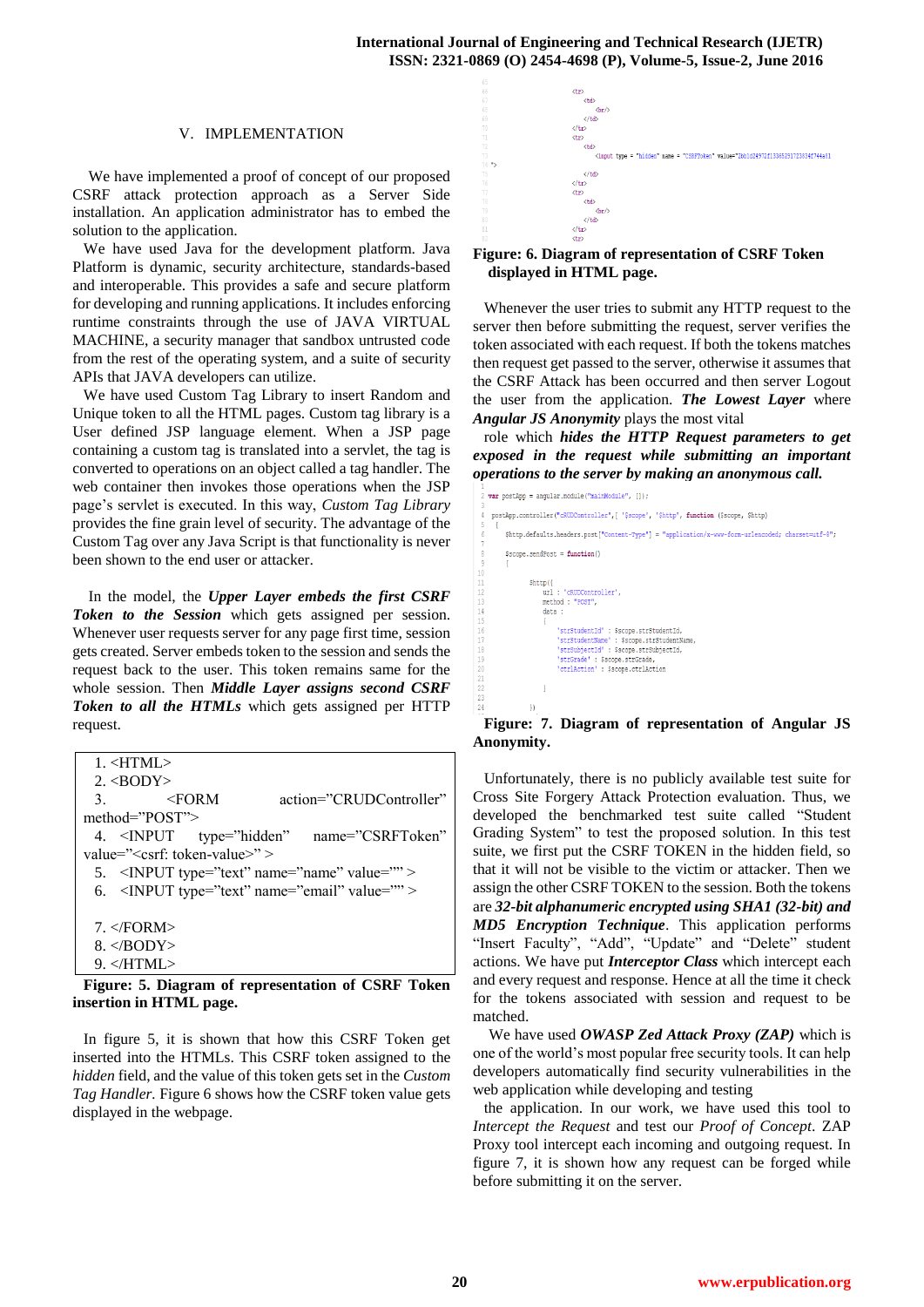

**Figure: 8. Diagram of representation of HTTP Request on ZAP Proxy tool.**

Here request can be forged and send back to the server. Figure 8 shows the response of the forged request returned by the server using *CSRF Gateway*.



**Figure: 9. Diagram of representation of Response returned by Server for forged HTTP Request on ZAP Proxy**

## VI. RESULTS & CONCLUSIONS

We have tested the applications with the proof of concept and we got results over previous research works. We have done the comparison with previous research work.

The new Hybrid technique is deployed for a test application to provide a detailed proof of concept for CSRF Gateway. The results obtained from the previous research works are compared with this gateway technique that is summarized below.

#### *A. Server Side vs Client Side Protection*

CSRF Gateway (our research work) provides Server Side Protection against CSRF against which is stronger and powerful than any Client Side Defensive Solution.

## *B. Light Weighted Solution*

This is Light Weighted Solution. CSRF Gateway is very easy to install at Server Side. Server Side needs to embed the CSRF token to their application.

*C. Synchronizer Token Pattern vs Other Defensive Technique*

Synchronizer Token Pattern Defensive Technique is most Compatible, Reliable and Official Technique of Protection against Cross Site Request Forgery. (Source OSWAP Site)

#### *D. Encryption Technique*

MD5 combined Encryption Techniques used to generate Unique and Random 32-bit Alphanumeric Token. JSP Custom Tag Library is used to embed the Token into the HTML forms, which gives the granular Control over Token Injection. It is more useful strategy over normal Java Script or any other strategy used for Token Injection. AJAX and Angular JS plays an important role to give the great performance because it anonymously all the request parameters to the server. This is very useful for new web services.

This project has implemented keeping an overall efficiency and performance as key factors to cover hidden tags as more secure form of post authorization in a CSRF attack scenario. CSRF Gateway has been designed and implemented to provide robust protection solution against Cross Site Request Forgery using the latest technology for web development that can greatly change the way the traditional proxy based CSRF Gateway was implemented that could itself be a performance throttle for application itself. The solution will become more secure with secure HTTPS transactions to avoid any eavesdropping to ensure the passive data collection are also prevented for user profiling.

|                                                                | <b>Application Application</b><br>without | <b>Protected</b>                       |
|----------------------------------------------------------------|-------------------------------------------|----------------------------------------|
|                                                                | <b>Protection</b>                         | using<br><b>CSRF</b><br><b>Gateway</b> |
| GET<br>Request<br>Malicious Link                               | without Protected                         | Protected                              |
| <b>POST</b> Request<br>Malicious Link                          | without Protected                         | Protected                              |
| <b>GET Request</b> with Malicious Not<br>Link                  | Protected                                 | Protected                              |
| POST<br>without Not<br><b>Request</b><br><b>Malicious Link</b> | Protected                                 | Protected                              |
| <b>Response Content Check</b>                                  | <b>Not</b><br>Protected                   | Protected                              |
| Reflected CSRF                                                 | <b>Not</b><br>Protected                   | Protected                              |
| <b>Stored CSRF</b>                                             | <b>Not</b><br>Protected                   | Protected                              |

**Table: 1. Requests With & Without Protection in Applications**

# VII. FUTURE WORK

Cross Site Request Forgery (CSRF) attack is a website exploit type of attack. Even though it is very less known to the web developers. As far, we have seen that CSRF Gateway is able to protect against CSRF attack only. In future, we will elaborate this solution to extend to defend the web applications against other threats like Cross Site Scripting